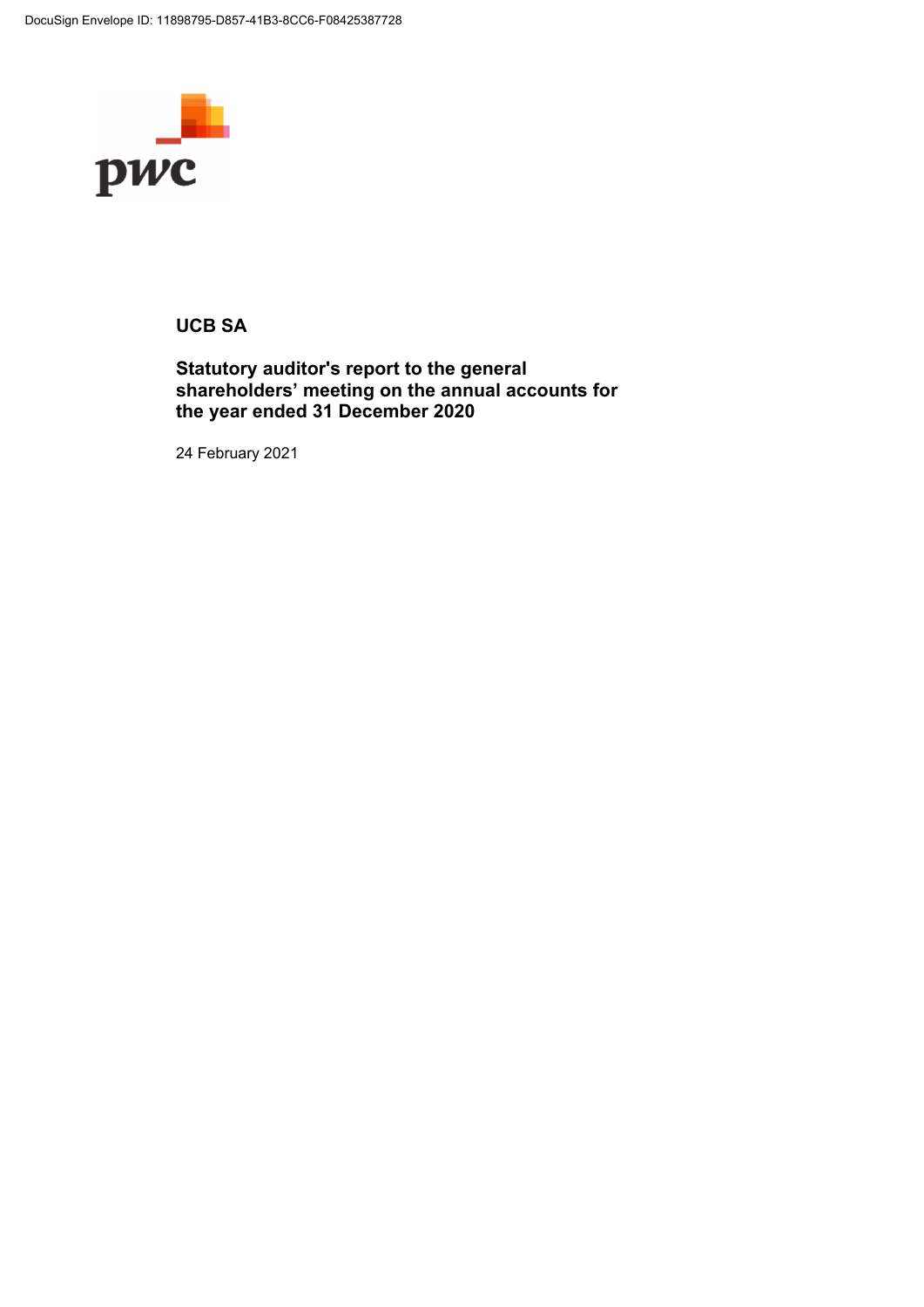

# **STATUTORY AUDITOR'S REPORT TO THE GENERAL SHAREHOLDERS' MEETING OF UCB SA ON THE ANNUAL ACCOUNTS FOR THE YEAR ENDED 31 DECEMBER 2020**

We present to you our statutory auditor's report in the context of our statutory audit of the annual accounts of UCB SA (the "Company"). This report includes our report on the annual accounts, as well as the other legal and regulatory requirements. This forms part of an integrated whole and is indivisible.

We have been appointed as statutory auditor by the general meeting d.d. 25 April 2018, following the proposal formulated by the board of directors and following the recommendation by the audit committee and the proposal formulated by the works' council. Our mandate will expire on the date of the general meeting which will deliberate on the annual accounts for the year ended 31 December 2020. We started the statutory audit of the Company's annual accounts before 1990.

## **Report on the annual accounts**

## *Unqualified opinion*

We have performed the statutory audit of the Company's annual accounts, which comprise the balance sheet as at 31 December 2020, and the profit and loss account for the year then ended, and the notes to the annual accounts, characterised by a balance sheet total of EUR 11.390.378.128 and a profit and loss account showing a profit for the year of EUR 3.789.835.778.

In our opinion, the annual accounts give a true and fair view of the Company's net equity and financial position as at 31 December 2020, and of its results for the year then ended, in accordance with the financial-reporting framework applicable in Belgium.

## *Basis for unqualified opinion*

We conducted our audit in accordance with International Standards on Auditing (ISAs) as applicable in Belgium. Furthermore, we have applied the International Standards on Auditing as approved by the IAASB which are applicable to the year-end and which are not yet approved at the national level. Our responsibilities under those standards are further described in the "*Statutory Auditor's responsibilities for the audit of the annual accounts"* section of our report. We have fulfilled our ethical responsibilities in accordance with the ethical requirements that are relevant to our audit of the annual accounts in Belgium, including the requirements related to independence.

We have obtained from the board of directors and Company officials the explanations and information necessary for performing our audit.

We believe that the audit evidence we have obtained is sufficient and appropriate to provide a basis for our opinion.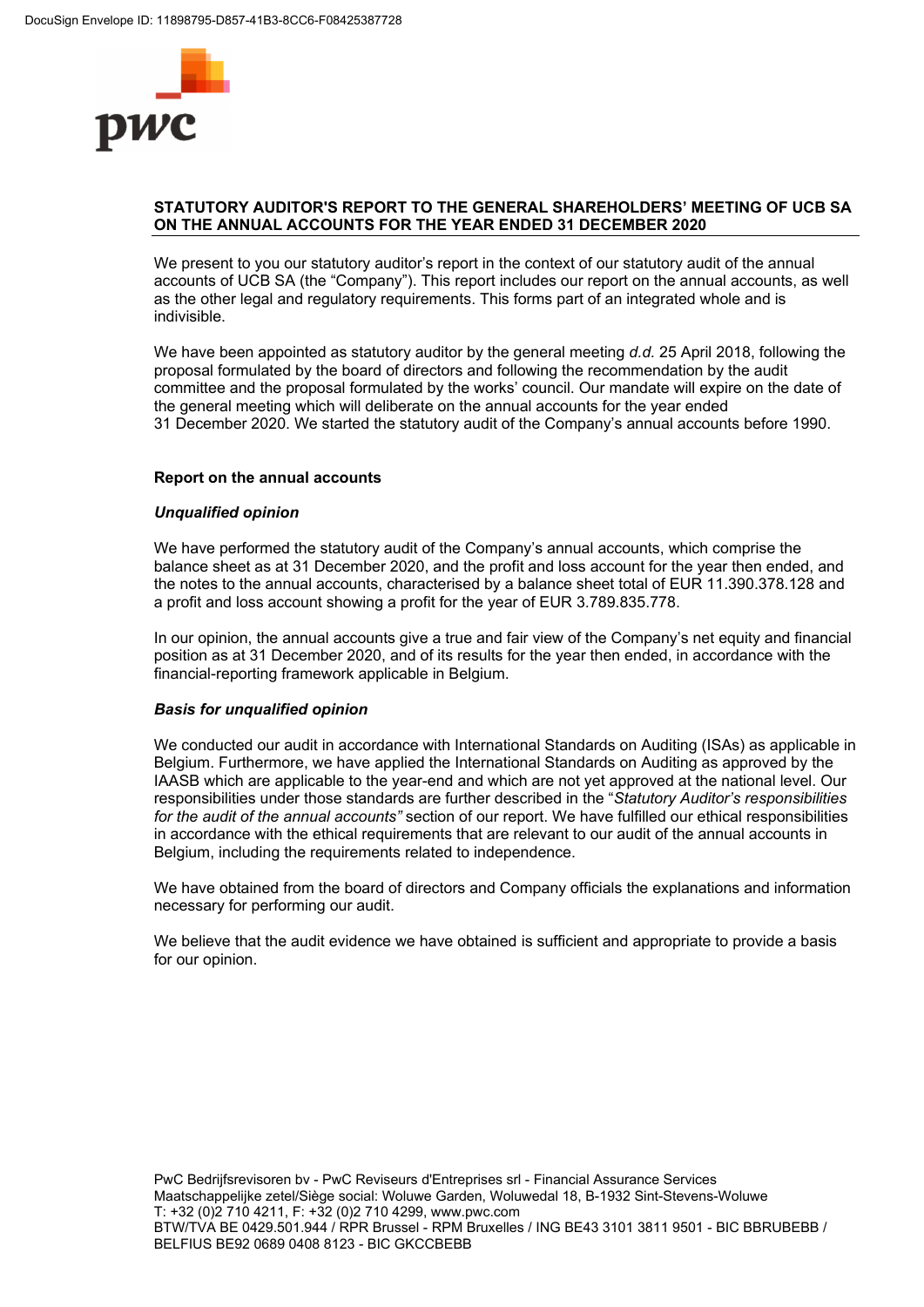

## *Key audit matter*

A key audit matter is a matter that, in our professional judgment, was of most significance in our audit of the annual accounts of the current period. This matter was addressed in the context of our audit of the annual accounts as a whole, and in forming our opinion thereon, and we do not provide a separate opinion on this matter. We have determined the matter described below to be the key audit matter to be communicated in our report.

*Carrying value of investments in subsidiaries and associates* 

## *Description of the Key Audit Matter*

The Company has investments in subsidiaries (#280) for EUR 8.775.837.034 (31 December 2019 – EUR 4.422.397.876).

The carrying values of investments in subsidiaries and associates are contingent on future cash flows that will be generated by the underlying legal entities. If these cash flows do not meet the expectations, there is risk that these assets will be impaired. The impairment reviews performed by Company contain a number of significant judgements and estimates including revenue growth, the success of new product launches, patent expiry dates, profit margins and discount rate. On this basis, we determined that this matter was of most significance in our audit.

## *How our Audit addressed the Key Audit Matter*

We performed the following procedures to assess the carrying values of the investments:

- We compared the carrying value of each individually material investment to the total equity of the concerned legal entity. We discussed with management, for these entities, the current year financial performance and the expected business developments;
- For those entities for which the total equity is lower than the carrying value or for which the business development is expected to be negatively impacted by certain events, decisions or trends, we obtained the impairment analyses based on a discounted cash flow model and tested the reasonableness of the methodology and the key assumptions. These assumptions include profit and cash flow developments, the impact of product portfolio changes, pricing impacts and the selection of discount rates.

As a result of our work, we concur with management's conclusions that a reversal of an impairment of EUR 10.594.139 and an impairment of EUR 3.121.320 was required, leading to a total positive impact of EUR 7.472.819.

## *Responsibilities of the board of directors for the preparation of the annual accounts*

The board of directors is responsible for the preparation of annual accounts that give a true and fair view in accordance with the financial-reporting framework applicable in Belgium, and for such internal control as the board of directors determines is necessary to enable the preparation of annual accounts that are free from material misstatement, whether due to fraud or error.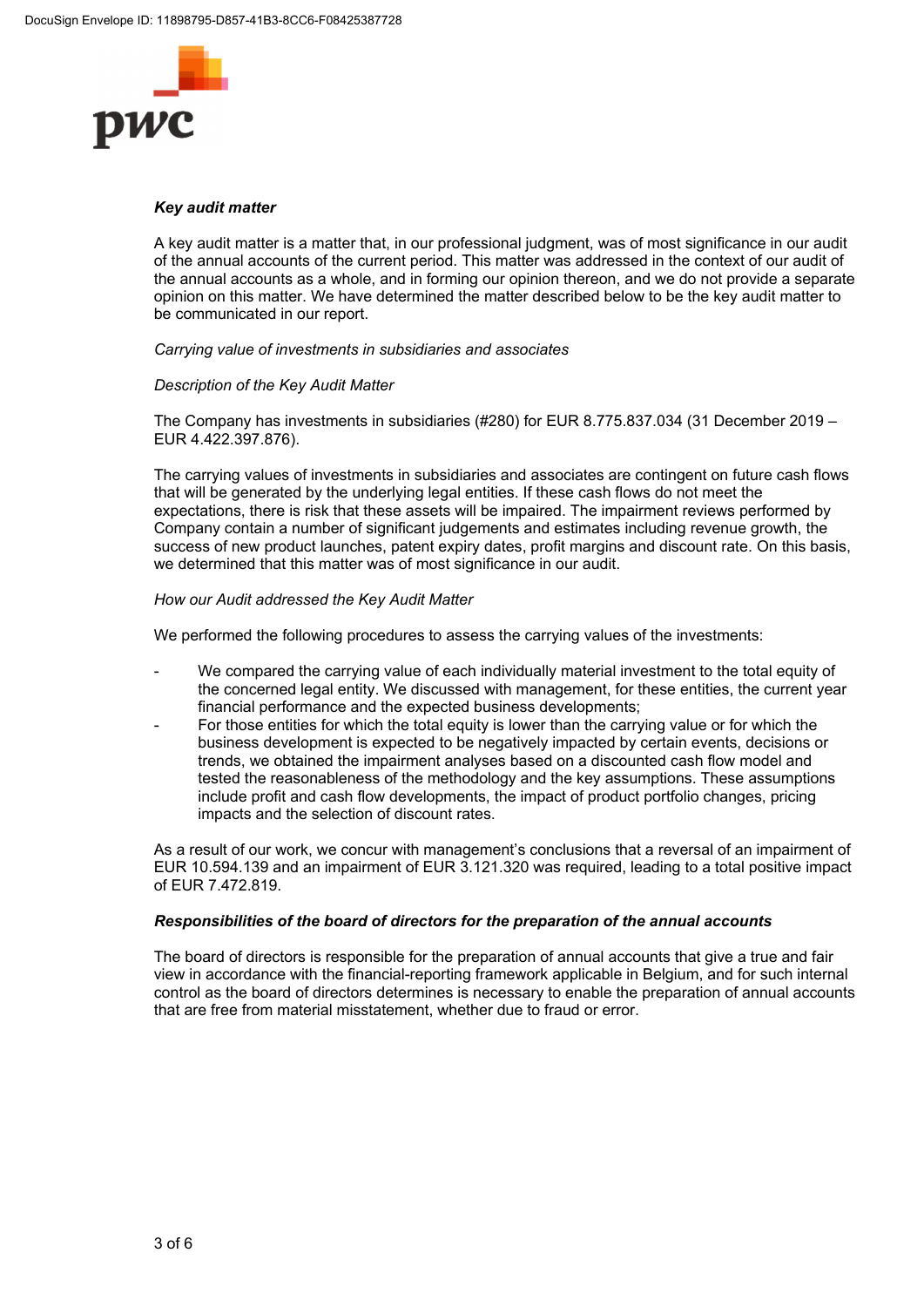

In preparing the annual accounts, the board of directors is responsible for assessing the Company's ability to continue as a going concern, disclosing, as applicable, matters related to going concern and using the going concern basis of accounting unless the board of directors either intends to liquidate the Company or to cease operations, or has no realistic alternative but to do so.

## *Statutory auditor's responsibilities for the audit of the annual accounts*

Our objectives are to obtain reasonable assurance about whether the annual accounts as a whole are free from material misstatement, whether due to fraud or error, and to issue an auditor's report that includes our opinion. Reasonable assurance is a high level of assurance, but is not a guarantee that an audit conducted in accordance with ISAs will always detect a material misstatement when it exists. Misstatements can arise from fraud or error and are considered material if, individually or in the aggregate, they could reasonably be expected to influence the economic decisions of users taken on the basis of these annual accounts.

In performing our audit, we comply with the legal, regulatory and normative framework applicable to the audit of the annual accounts in Belgium. A statutory audit does not provide any assurance as to the Company's future viability nor as to the efficiency or effectiveness of the board of directors' current or future business management.

As part of an audit in accordance with ISAs, we exercise professional judgment and maintain professional skepticism throughout the audit. We also:

- Identify and assess the risks of material misstatement of the annual accounts, whether due to fraud or error, design and perform audit procedures responsive to those risks, and obtain audit evidence that is sufficient and appropriate to provide a basis for our opinion. The risk of not detecting a material misstatement resulting from fraud is higher than for one resulting from error, as fraud may involve collusion, forgery, intentional omissions, misrepresentations, or the override of internal control;
- Obtain an understanding of internal control relevant to the audit in order to design audit procedures that are appropriate in the circumstances, but not for the purpose of expressing an opinion on the effectiveness of the Company's internal control;
- Evaluate the appropriateness of accounting policies used and the reasonableness of accounting estimates and related disclosures made by the board of directors;
- Conclude on the appropriateness of the board of directors' use of the going concern basis of accounting and, based on the audit evidence obtained, whether a material uncertainty exists related to events or conditions that may cast significant doubt on the Company's ability to continue as a going concern. If we conclude that a material uncertainty exists, we are required to draw attention in our statutory auditor's report to the related disclosures in the annual accounts or, if such disclosures are inadequate, to modify our opinion. Our conclusions are based on the audit evidence obtained up to the date of our statutory auditor's report. However, future events or conditions may cause the Company to cease to continue as a going concern;
- Evaluate the overall presentation, structure and content of the annual accounts, including the disclosures, and whether the annual accounts represent the underlying transactions and events in a manner that achieves fair presentation.

We communicate with the audit committee regarding, among other matters, the planned scope and timing of the audit and significant audit findings, including any significant deficiencies in internal control that we identify during our audit.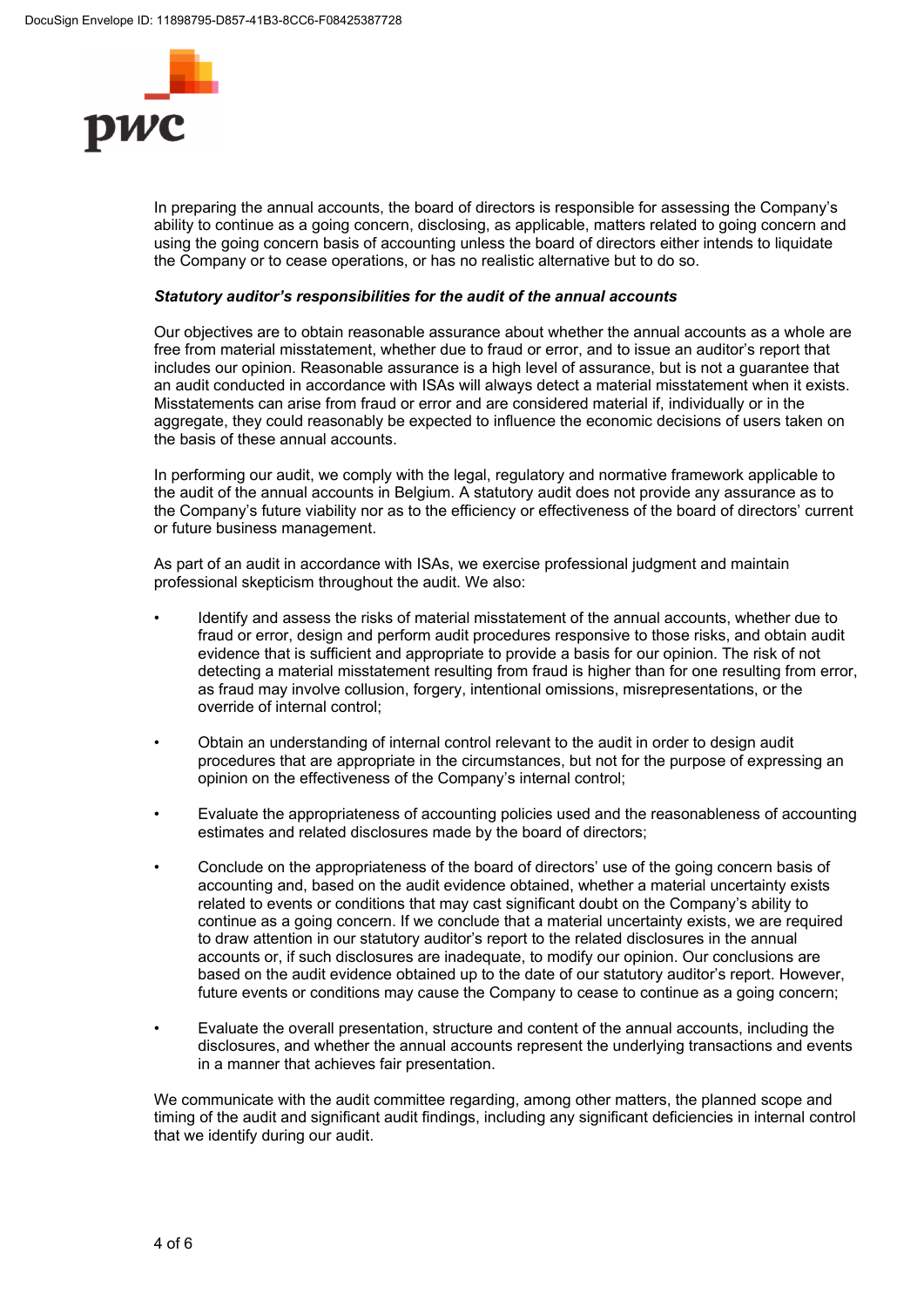

We also provide the audit committee with a statement that we have complied with relevant ethical requirements regarding independence, and to communicate with them all relationships and other matters that may reasonably be thought to bear on our independence, and where applicable, related safeguards.

From the matters communicated with the audit committee, we determine those matters that were of most significance in the audit of the annual accounts of the current period and are therefore the key audit matters. We describe these matters in our auditor's report unless law or regulation precludes public disclosure about the matter.

## **Other legal and regulatory requirements**

## *Responsibilities of the board of directors*

The board of directors is responsible for the preparation and the content of the directors' report, the non-financial information and the other information included in the annual report and of the documents required to be deposited by virtue of the legal and regulatory requirements as well as for the compliance with the legal and regulatory requirements regarding bookkeeping, with the Companies' and Associations' Code and the Company's articles of association.

## *Statutory auditor's responsibilities*

In the context of our engagement and in accordance with the Belgian standard which is complementary to the International Standards on Auditing (ISAs) as applicable in Belgium, our responsibility is to verify, in all material respects, the directors' report, the non-financial information and the other information included in the annual report and certain documents required to be deposited by virtue of legal and regulatory requirements, as well as compliance with the articles of association and of certain requirements of the Companies' and Associations' Code, and to report on these matters.

## *Aspects related to the directors' report*

In our opinion, after having performed specific procedures in relation to the directors' report, the directors' report is consistent with the annual accounts for the year under audit, and it is prepared in accordance with the articles 3:5 and 3:6 of the Companies' and Associations' Code.

In the context of our audit of the annual accounts, we are also responsible for considering, in particular based on the knowledge acquired resulting from the audit, whether the directors' report is materially misstated or contains information which is inadequately disclosed or otherwise misleading. In light of the procedures we have performed, there are no material misstatements we have to report to you.

The non-financial information required by virtue of article 3:6, §4 of the Companies' and Associations' Code is included in the directors' report on the consolidated accounts (UCB Group Integrated Annual Report 2020). This non-financial information contains the information required by virtue of article 3:6, §4 of the Companies' and Associations' Code, and agrees with the annual accounts for the same year. The Company has prepared the non-financial information, based on GRI standards. However, in accordance with article 3:75, §1, 6° of the Companies' and Associations' Code, we do not express an opinion as to whether the non-financial information has been prepared in accordance with the GRI standards as disclosed in the annual accounts.